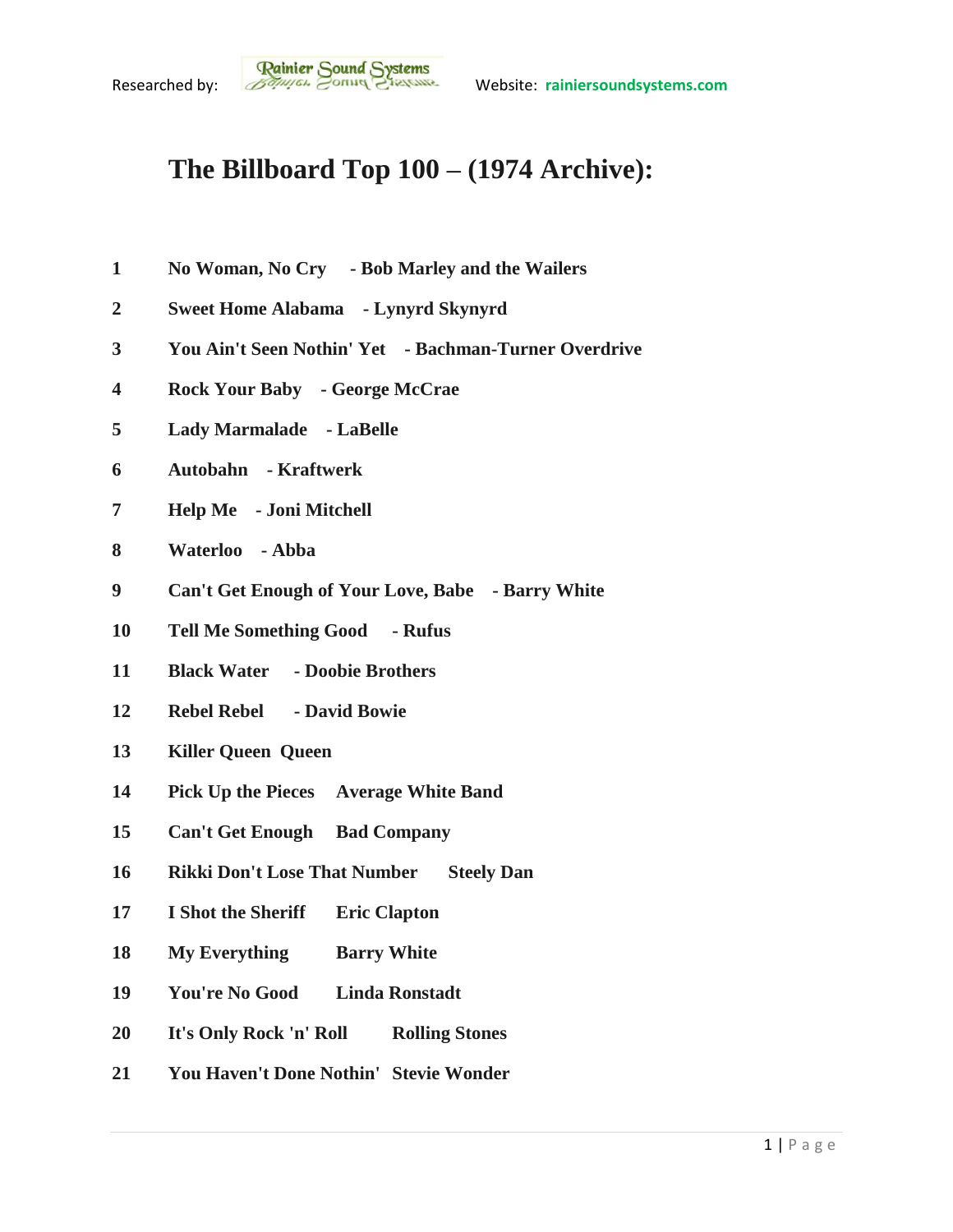

- **Boogie On Reggae Woman - Stevie Wonder**
- **Rock the Boat - Hues Corporation**
- **Cat's In the Cradle - Harry Chapin**
- **Be Thankful For What You Got - William DeVaughn**
- **Fire - Ohio Players**
- **Shame, Shame, Shame - Shirley & Company**
- **Lovin' You - Minnie Riperton**
- **Sideshow - Blue Magic**
- **Some Kind Of Wonderful - Grand Funk**
- **Love Hurts - Nazareth**
- **Already Gone - Eagles**
- **The Air That I Breathe - Hollies**
- **Then Came You - Dionne Warwicke and the Spinners**
- **Sundown - Gordon Lightfoot**
- **Don't Let the Sun Go Down On Me - Elton John**
- **Bad Company - Bad Company**
- **TSOP (The Sound of Philadelphia) - MFSB featuring the Three Degrees**
- **Everlasting Love - Carl Carlton**
- **Never Can Say Goodbye - Gloria Gaynor**
- **My Eyes Adored You - Frankie Valli**
- **How Long - Ace**
- **September Gurls - Big Star**
- **Do It ('Til You're Satisfied) - B.T. Express**
- **Best of My Love - Eagles**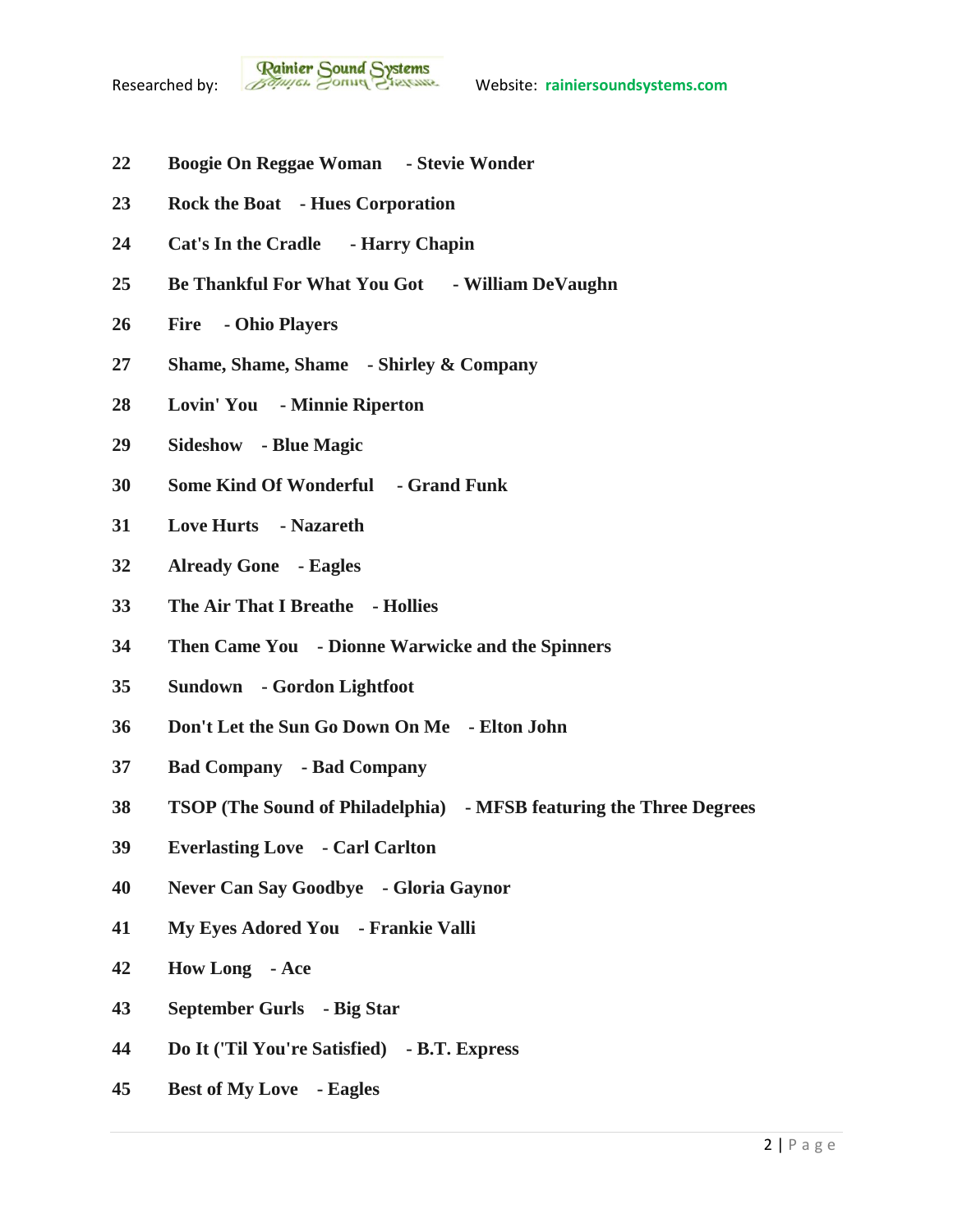- **I Can Help - Billy Swan**
- **School - Supertramp**
- **Tonight Is the Night - Betty Wright**
- **Fox On the Run - Sweet**
- **The Loco-Motion - Grand Funk**
- **Supernatural Thing - Ben E. King**
- **This Town Ain't Big Enough - Sparks**
- **Dancing Machine - Jackson 5**
- **Take Me To the River - Al Green**
- **Devotion - Earth, Wind & Fire**
- **You Are So Beautiful - Joe Cocker**
- **Rock Me Gently - Andy Kim**
- **The Bitch Is Back - Elton John**
- **Free Man in Paris - Joni Mitchell**
- **Laughter In the Rain - Neil Sedaka**
- **Jackie Blue - Ozark Mountain Daredevils**
- **The Night Chicago Died - Paper Lace**
- **Lonely People - America**
- **Nothing From Nothing - Billy Preston**
- **Annie's Song - John Denver**
- **Tin Man - America**
- **Skin Tight - Ohio Players**
- **Come Monday - Jimmy Buffett**
- **Kung Fu Fighting - Carl Douglas**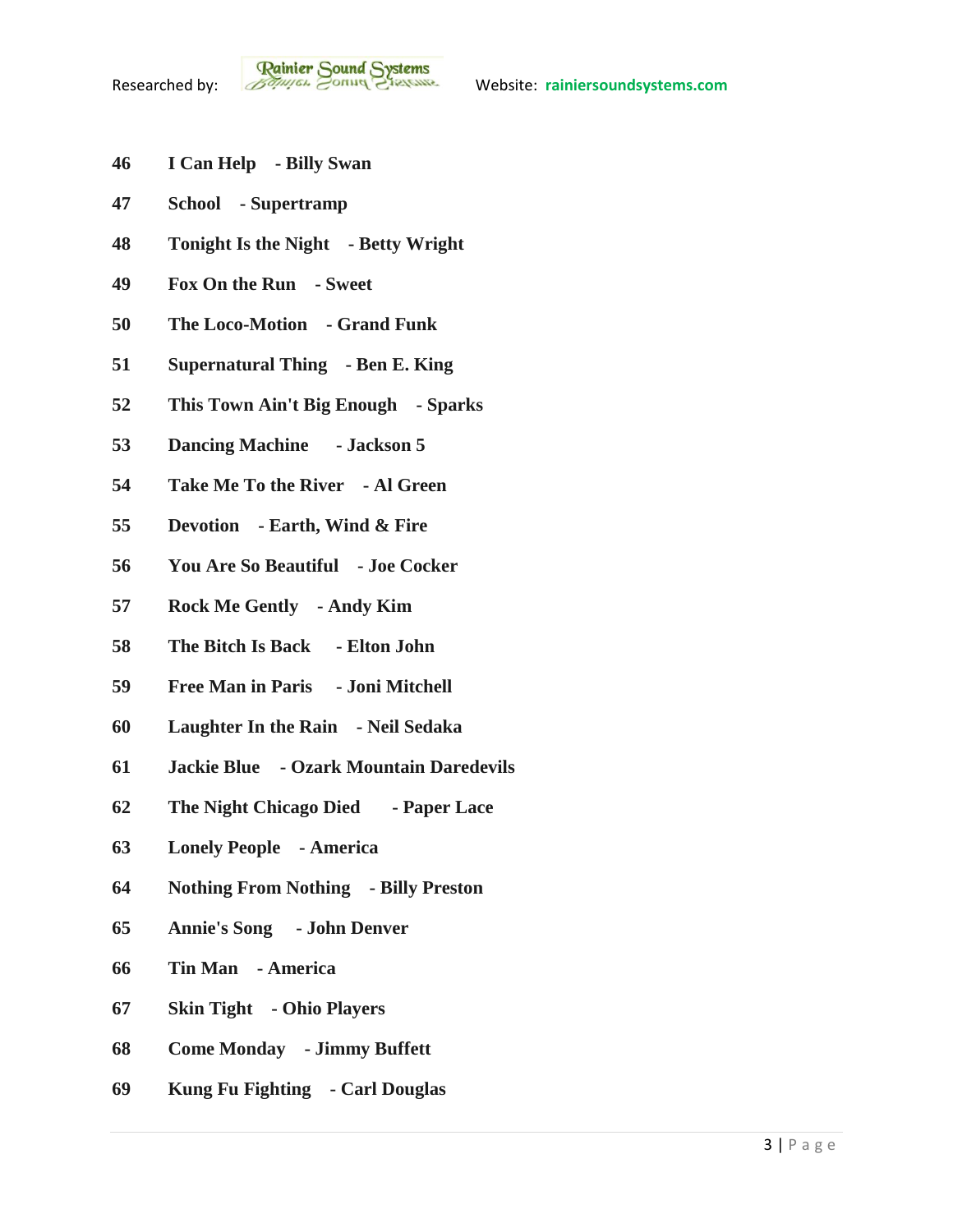- **Emma - Hot Chocolate**
- **Distant Lover (live) - Marvin Gaye**
- **Bloody Well Right - Supertramp**
- **Carefree Highway - Gordon Lightfoot**
- **I Will Always Love You - Dolly Parton**
- **Can't Get It Out Of My Head - Electric Light Orchestra**
- **Beach Baby - First Class**
- **Hang On In There Baby - Johnny Bristol**
- **Whatever Gets You Through the Night - John Lennon**
- **Saturday Night - Bay City Rollers**
- **Down Down - Status Quo**
- **When Will I Be Loved - Linda Ronstadt**
- **Overnight Sensation (Hit Record) - Raspberries**
- **Walking In Rhythm - Blackbyrds**
- **Jazzman - Carole King**
- **Lucy In the Sky With Diamonds - Elton John**
- **I Honestly Love You - Olivia Newton-John**
- **Return of the Grievous Angel - Gram Parsons**
- **Late for the Sky - Jackson Browne**
- **Sugar Baby Love - Rubettes**
- **You Got the Love - Rufus featuring Chaka Khan**
- **Call Me the Breeze - Lynyrd Skynyrd**
- **Bungle In the Jungle - Jethro Tull**
- **Forever Young - Bob Dylan**